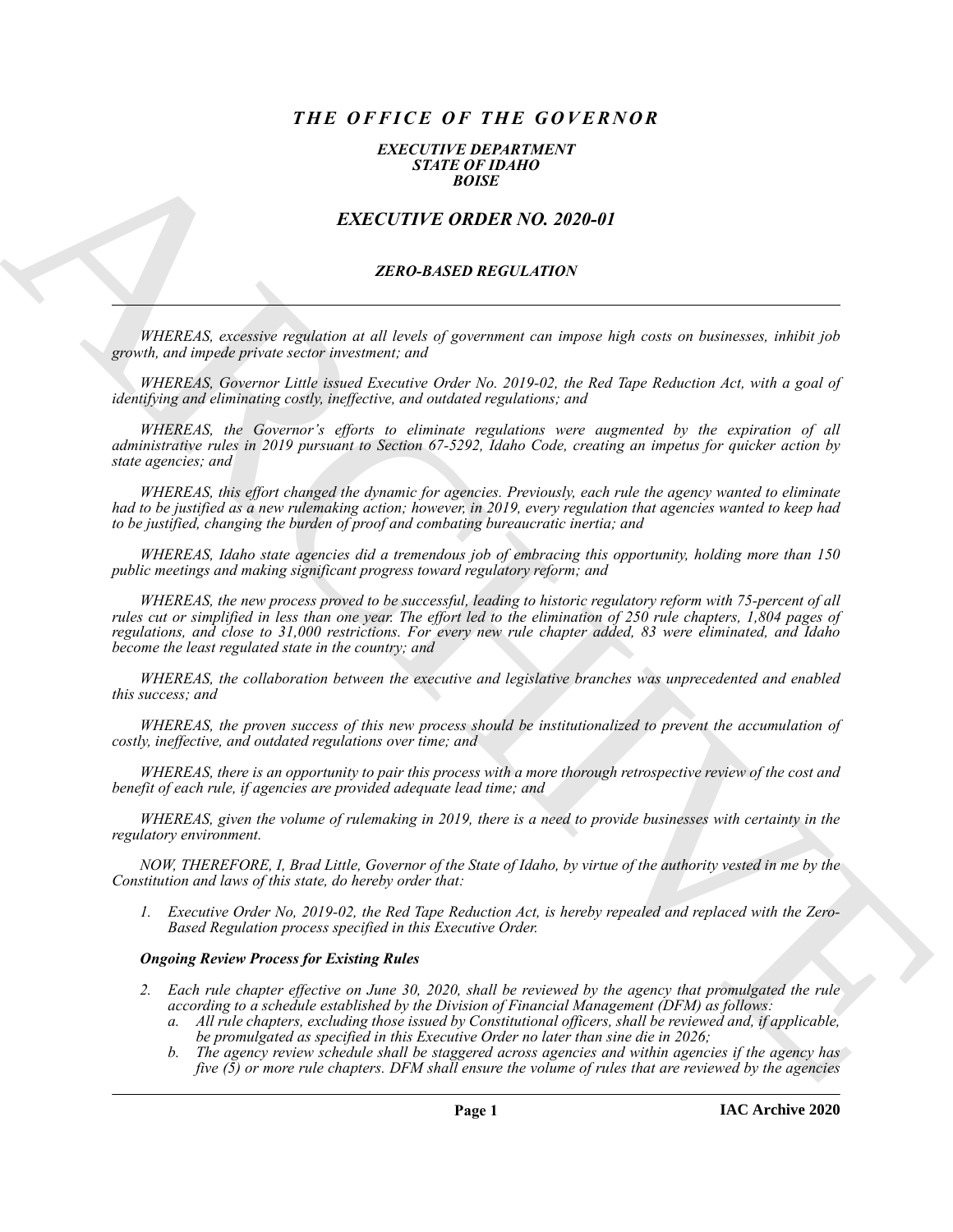### *OFFICE OF THE GOVERNOR Executive Order No. 2020-01 Executive Order of the Governor*

*in any given year is such that the public can engage and provide meaningful input in any individual rulemaking, with approximately twenty percent (20-percent) of rule chapters subject to review each year; and*

- *c. The agency review schedule shall be posted on the website of the office of administrative rules coordinator no later than October 1, 2020, and a date for agency review shall be published on the cover sheet of each individual rule chapter.*
- *3. Prior to the agency review date established by DFM, each agency must publish a notice of proposed rulemaking in accordance with the provisions of the Idaho Administrative Procedure Act, Chapter 52, Title 67, Idaho Code to repeal the existing rule chapter. The agency must finalize the chapter repeal as a pending rule for legislative review during the legislative session that coincides with the agency review date.*
- *4. An agency wishing to renew a rule chapter beyond the agency review date must promulgate a new rule in accordance with the provisions of the Idaho Administrative Procedure Act, Chapter 52, Title 67, Idaho Code:*
	- *a. The agency must perform a retrospective analysis of the rule chapter to determine whether the benefits the rule intended to achieve are being realized, whether those benefits justify the costs of the rule, and whether there are less restrictive alternatives to accomplish the benefits. This analysis should be guided by the legislative intent articulated in the statute or act giving the agency the authority to promulgate the rule.*
		- *i. DFM shall develop a standardized process for the required retrospective analysis. Any such forms shall be posted on the website of the office of administrative rules coordinator no later than October 1, 2020.*
		- *ii. Agencies should start the new rulemaking from a zero-base, and not seek to simply reauthorize their existing rule chapter without a critical and comprehensive review. Agencies must use the retrospective analysis to guide which regulations, if any, should be re-promulgated in order to carry out the legislative intent articulated in the statute or act giving the agency the authority to promulgate the rule.*
	- *b. The agency must publish a notice of intent to promulgate rules and hold, at a minimum, two public hearings that are designed to maximize public participation in the rulemaking process. A copy of the retrospective analysis must be published on the agency's website prior to the public hearings.*
	- *c. The new rule chapter that the agency finalizes must reduce the overall regulatory burden, or remain neutral, as compared to the previous rule chapter. Process for New or Amended Rules*
- Executive Order of the Governor term into the periodic set are equal to the signal particle into the signal interest in the signal or  $\alpha$  is the signal or  $\alpha$  is the signal or  $\alpha$  is the signal or  $\alpha$  is the signal or *5. For the current year, there is a moratorium on rulemaking in order to create a more stable regulatory environment and provide businesses with certainty following the significant rulemaking volume undertaken in 2019. State agencies shall not conduct any new rulemaking action from the date of this Executive Order through December 31, 2020, unless all the following conditions apply or unless waived by the Office of the Governor:*
	- *a. The rulemaking is narrowly-tailored to achieve one or more of the following objectives:*
		- *i. To reduce or remove a regulatory burden;*
		- *ii. To remove obsolete, outdated, or unnecessary regulations;*
		- *iii. To advance the objectives of the Licensing Freedom Act;*
		- *iv. To comply with a new statutory requirement or court order; or*
		- *v. To prevent a substantiated and well-documented threat to public health, peace, or safety.*
	- *b. At least one existing rule is repealed or significantly simplified in conjunction with the new or amended rule so that the net regulatory burden is decreased or neutral. Upon approval from the Office of the Governor, this condition will not apply if the rulemaking is mandated by new federal or state law or by court order;*
	- *c. At least one public hearing is conducted;*
	- *d. The agency completes a prospective analysis of the new or amended rule, using a standardized form developed by DFM.*
		- *i. Any such forms shall be posted on the website of the office of administrative rules coordinator no later than June 1, 2020.*
		- *ii. A copy of the prospective analysis must be published on the agency's website prior to the negotiated rulemaking session.*